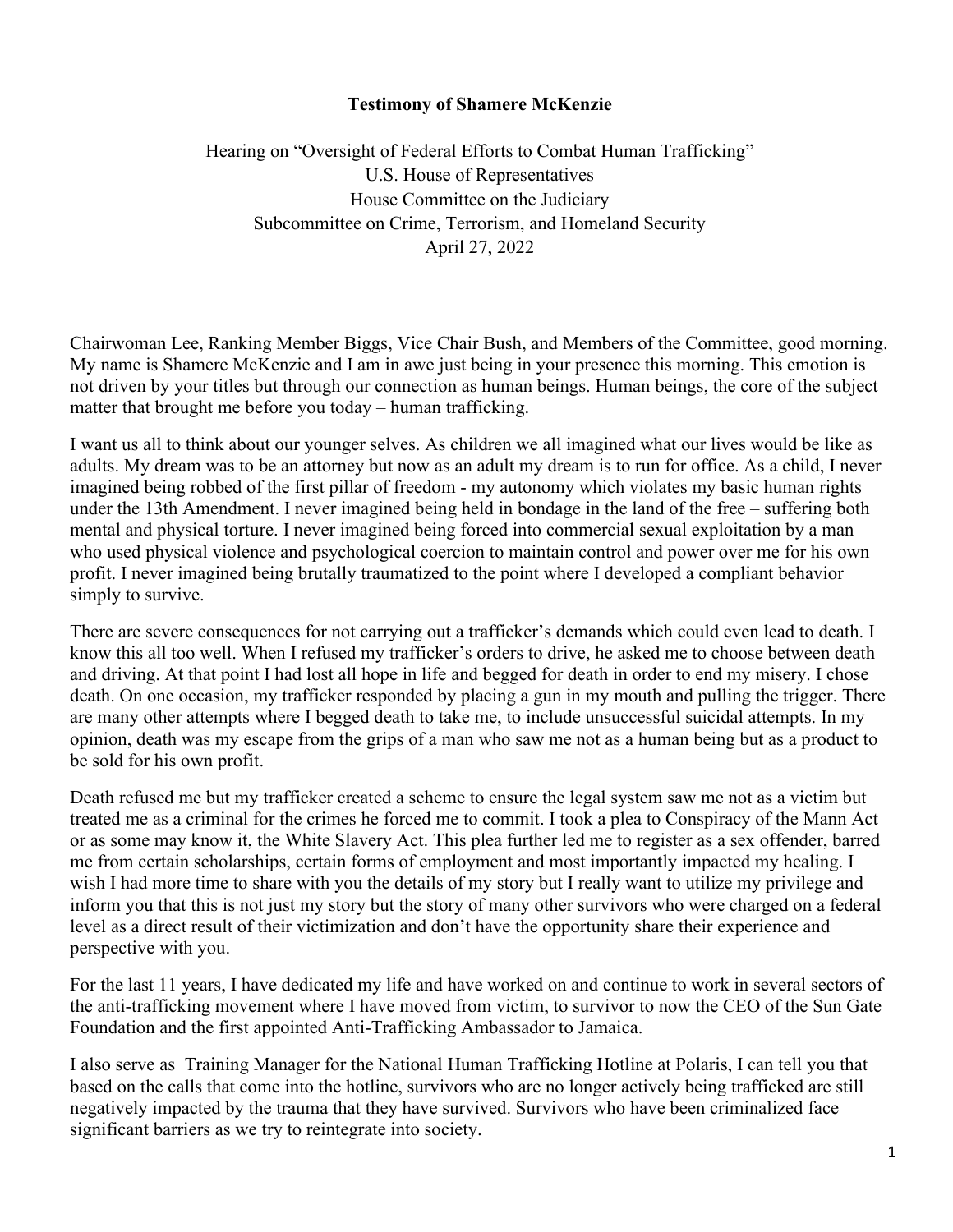I am a member of the Just Exits Advisory Council along with seven other amazing survivor leaders who not only have lived experience, but also now, years of professional experience training and providing technical assistance. As part of the Just Exits Initiative, I have provided proactive and responsive, state-specific, discipline-specific, and multi-disciplinary training and technical assistance on a variety of advanced human trafficking topics, including assessing culpability and combatting common defenses using expert witnesses.

Criminalization of victims is one of the most pressing issues that must be addressed as it relates to human trafficking. Criminal record relief is often inaccessible to survivors because the laws are not sufficient, they are overly burdensome, and/or they do not reflect the reality and pervasiveness of forced criminality within all forms of human trafficking. We have over 43 states that have implemented some form of criminal relief but according to Polaris' State Report Cards,<sup>[1](#page-1-0)</sup> many of the laws don't truly help survivors. There currently is no federal statute providing criminal record relief to criminalized victims of human trafficking. Victims of trafficking continue to be charged as perpetrators or co-conspirators, alongside their trafficker. Traffickers have gone as far as to write books teaching others how to evade criminal charges, one said, "your hands are never soiled by mistakes or nasty deeds. Maintain such a spotless appearance by using others as scapegoats and cat's-paws to disguise your involvement."

A [2](#page-1-1)016 member survey conducted by the National Survivor Network<sup>2</sup> found that 91 percent of 130 trafficking survivor respondents reported having been arrested. Forty two percent reported that they were arrested as minors, and over 40 percent reported being arrested 9 times or more. Survivors are regularly criminalized for activity related to their victimization. The study explicitly informs us that victims of trafficking are not only forced to commit acts of prostitution, but they are forced to commit other criminal acts and forced to be complicit in trafficking operations.

Over the last 22 years since the passage of the Trafficking Victims Protection Act, the anti-trafficking field has come to recognize that criminalizing trafficking victims does not help victims. I strongly believe that we have enough evidence to stop criminalizing victims. My fellow Just Exits consultant, Joy Friedman, posed this question, "when do victims of trafficking stop paying the price?" The answer must be, "now." We need Congress to lead the way in putting an end to this practice. .

For decades systems-actors have been doing the traffickers' job for them by treating victims the way that traffickers have promised would happen – we have been arrested, assaulted, raped, deported, disbelieved, our children have been taken away… and for the most part, our traffickers have escaped accountability. Because of this historical, and sometimes current, relationship with law enforcement and other government systems, victims and survivors have limited faith in the criminal justice and other systems<sup>[3](#page-1-2)</sup>.

I have 6 ways in which Congress can provide a victim-centered, trauma-informed response to this pressing issue of the criminalization of victims.

- 1. Create, support and pass a comprehensive federal vacatur legislation that will allow victims and survivors to walk in true freedom. (insert something here) This can provide support to states to raise the bar and improve their grades given to them by Polaris.
- 2. Pass "Sara's Law" named in honor of a child sex trafficking survivor, Sara Kruzan, who killed her trafficker and rapist and was then sentenced to life without parole. This would allow courts to have as much flexibility as possible in creating a trauma-informed and age-appropriate

<span id="page-1-0"></span><sup>1</sup> https://polarisproject.org/wp- content/uploads/2019/03/Grading-Criminal-Record-Relief-Laws-for- Survivors-of-Human-Trafficking.pdf

<span id="page-1-1"></span><sup>2</sup> <https://nationalsurvivornetwork.org/wp-content/uploads/2017/12/VacateSurveyFinal.pdf>

<span id="page-1-2"></span><sup>3</sup> https://www.ncjrs.gov/pdffiles1/nij/grants/251631.pdf